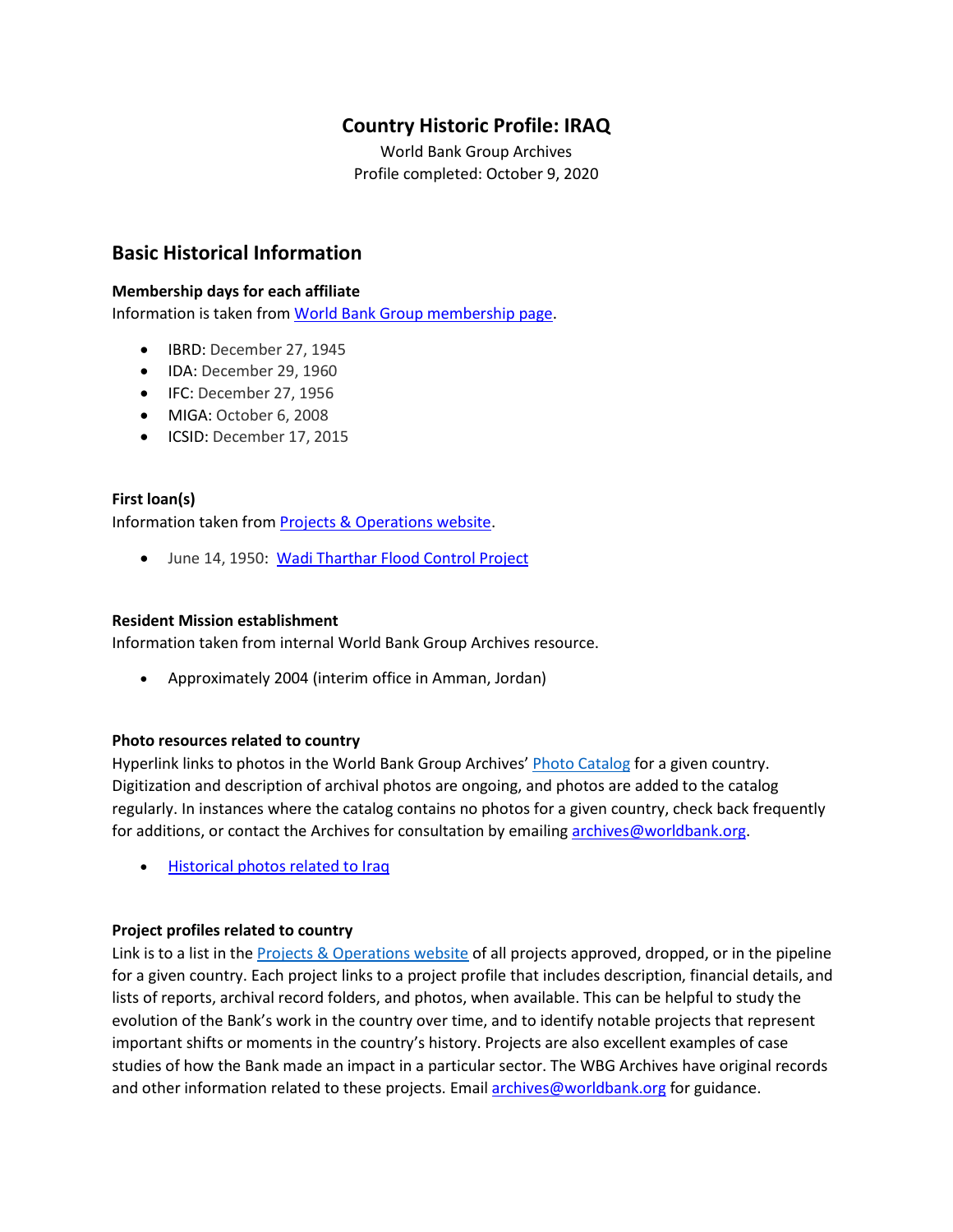• [Iraq project profiles in Projects & Operations](https://projects.worldbank.org/en/projects-operations/projects-summary?countrycode_exact=IQ)

#### **Description of operational records in Archives Holdings**

Archival records relating to Bank operations are described according to the ISAD(g) standard and are accessible in our [Archives Holdings catalog.](https://archivesholdings.worldbank.org/) Descriptions include lengthy organizational histories of the regional vice presidency responsible for operations in that region and a description of records created and transferred to the Archives by that vice presidency. The descriptions in the catalog can be helpful to understand the organizational context of Bank work, and to understand more about the content of the records in the Archives.

• [Records of the Middle East and North Africa Regional Vice Presidency](https://archivesholdings.worldbank.org/records-of-middle-east-and-north-africa-regional-vice-presidency)

## **Chronology events**

Events have been selected from the Archivists' Chronology, an 800+ page resource compiled by Bank Group archivists over the course of the institution's history. Events chosen include important firsts, milestones and other events that evidence the country's development history and/or its relationship with the World Bank Group. The Archivists' Chronology is accessible on [this page.](https://www.worldbank.org/en/about/archives/history/timeline) This list of events can be helpful to determine if you'd like to dig deeper into any moments in the country's history of engagement with the Bank. The WBG Archives may have original records and other information about these events. Email [archives@worldbank.org](mailto:archives@worldbank.org) for guidance.

**Bretton Woods Conference; Representatives of Iraq Attend** 

July 1-22, 1944

**IBRD Articles of Agreement Signed by Iraq** December 27, 1945

**Bank Mission to Iraq** May 27, 1949

**First Funding for Iraq**  June 15, 1950

**Black's Seven-Week Trip to Middle East Announced, Iraq Included** February 12, 1953

**Dorsey Stephens Named Bank's Regional Representative in Middle East** October 20, 1953

**IFC Articles of Agreement Signed by Iraq**  December 27, 1956

**IDA Articles of Agreement Signed by Iraq** December 29, 1960

**Enhanced Security Measures Instituted at Headquarters and Field Offices Due to Gulf Crisis**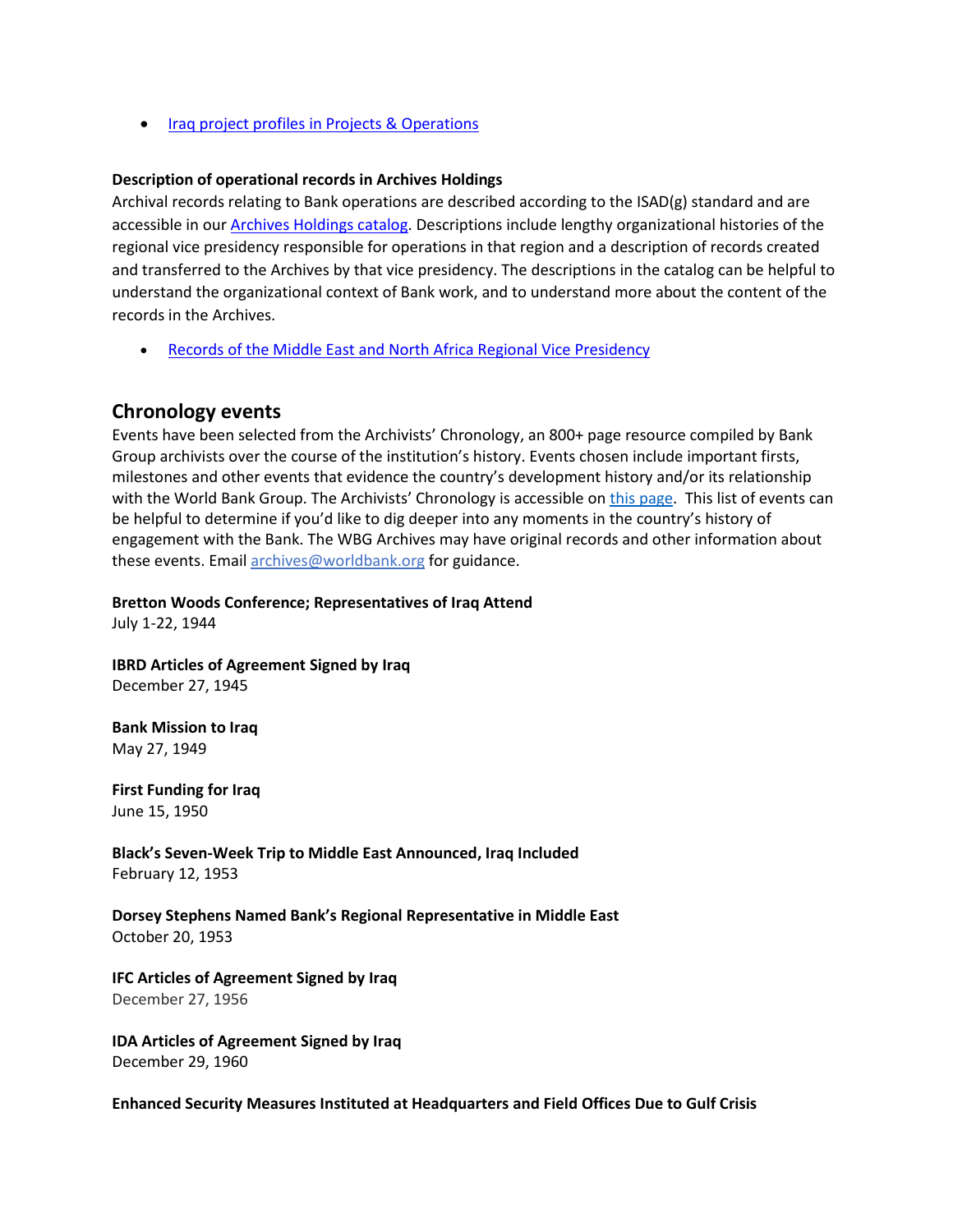August 2, 1990

#### **Needs Assessment for Iraq** April 29, 2003

**President Wolfensohn Travels to Baghdad to Assess Reconstruction Needs** July 30, 2003

**Terrorist Bombing at UN Headquarters in Iraq**  August 20, 2003

**World Bank Employee Dies in Iraq**  August 21, 2003

**World Bank—United Nations Assessment of Iraq Aid Published**  October 9, 2003

**Aid to Iraq Discussed by World Bank Board of Executive Directors** October 14, 2003

**International Reconstruction Fund for Iraq Supported by World Bank Executive Board of Directors** October 24, 2003

**Resident Mission Opened** 2004 (interim office in Amman, Jordan)

**Iraqi Trust Fund Announced**  January 29, 2004

**Iraq Clears Arrears to World Bank**  December 20, 2004

**First World Bank Lending to Iraq in Thirty Years**  November 29, 2005

**MIGA Membership** October 6, 2008

**ICSID Membership** December 17, 2015

## **World Bank Group Timeline Events**

Events are selected from th[e World Bank Group Timeline.](https://timeline.worldbank.org/#event-bretton-woods-conference-begins) The Timeline is an online platform created by the Archives designed to highlight the important events in the Bank Group's history and to illuminate those events through a variety of archival records, photos, video and audio clips, oral history transcripts, reports, and more.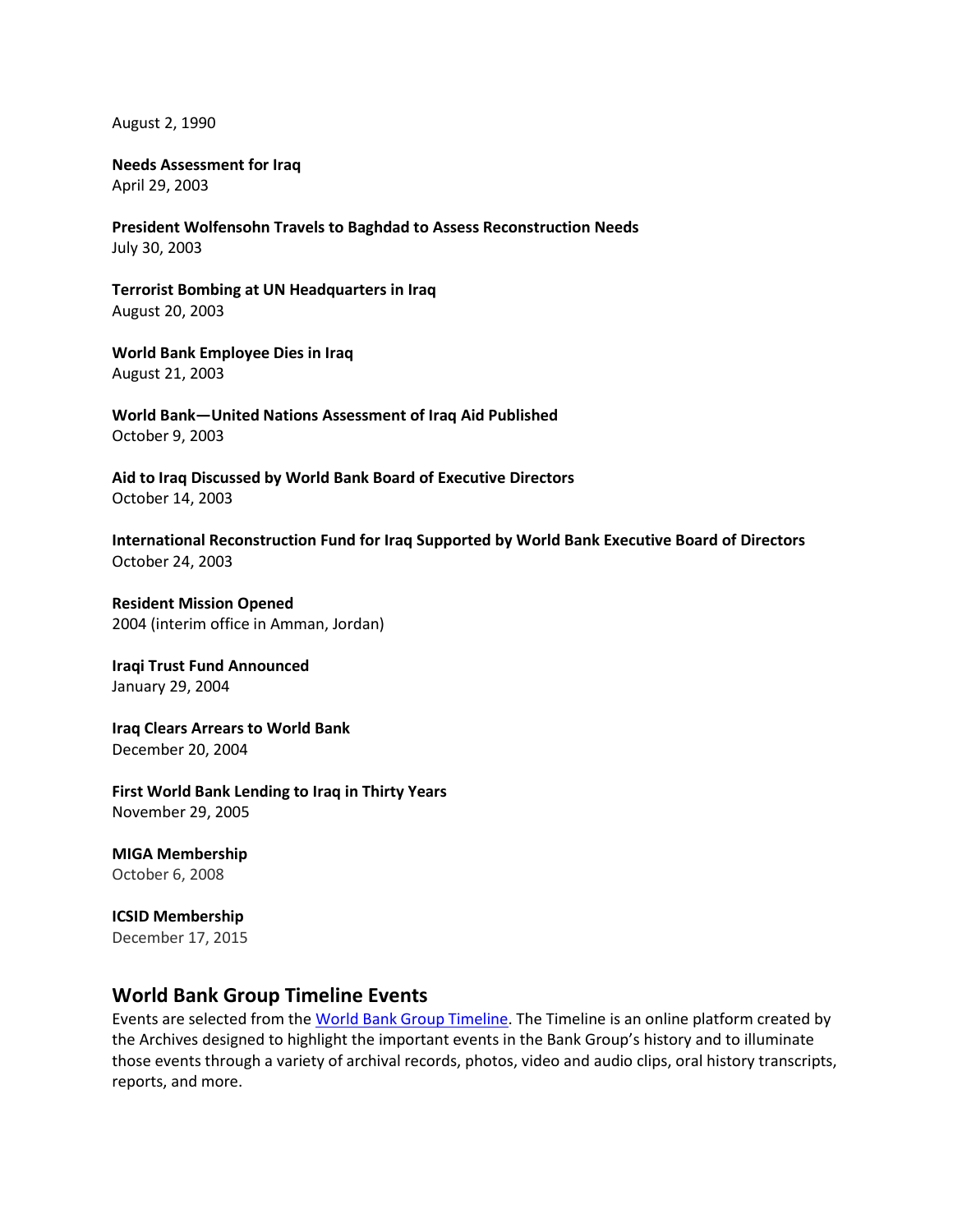# **Early Country Economic Reports**

Reports have been selected from the **Documents & Reports website**, a database of publicly available World Bank Group authored reports and publications dating to the opening of the Bank in 1946. Country economic reports selected here are, in many cases, some of the earliest economic studies ever published on Bank member countries. Reports discussing the whole economy of a country, rather than individual sectors, are prioritized in this list.

| Iraq - Report on the economy                                          | February 25, 1949  |
|-----------------------------------------------------------------------|--------------------|
| Iraq's credit worthiness                                              | July 25, 1949      |
| Present economic position and creditworthiness of Iraq                | September 1, 1949  |
| Additional information on the financial situation of Iraq             | June 9, 1950       |
| Recent economic development in Iraq                                   | January 29, 1951   |
| Iraq - Technical report on the Euphrates River flood control and      |                    |
| irrigation projects in Iraq                                           | February 7, 1951   |
| Iraq - Technical report on the agricultural machinery project in Iraq | February 19, 1951  |
| Iraq - Current economic position and prospects                        | September 30, 1963 |
| Iraq - Current economic position and prospects                        | February 28, 1966  |
| Iraq - Current economic position and prospects                        | January 31, 1969   |
| Iraq - Current economic position and prospects                        | August 31, 1971    |
| Iraq - Current economic position and prospects                        | October 31, 1974   |

## **Country Assistance Strategies**

List is based on a similar list compiled by World Bank's Secretary's staff. Introduced in 1990 and replaced by the Country Partnership Framework (CPF) in 2014, the CAS is an overview of each borrowing country's current economic situation and contains a discussion of its development challenges, prospects, and project-planning. CASs were often initially published as part of project documents but later on were published as standalone documents.

| Iraq - Interim strategy note                                      | January 14, 2004  |
|-------------------------------------------------------------------|-------------------|
| Iraq - Second interim strategy note                               | August 23, 2005   |
| Iraq - Interim strategy note for the period mid FYO9-FY11         | February 19, 2009 |
| Iraq - Country partnership strategy for the period FY13-FY16      | November 13, 2012 |
| Iraq - Performance and learning review of the country partnership |                   |
| strategy for the period FY13-FY16                                 | May 1, 2015       |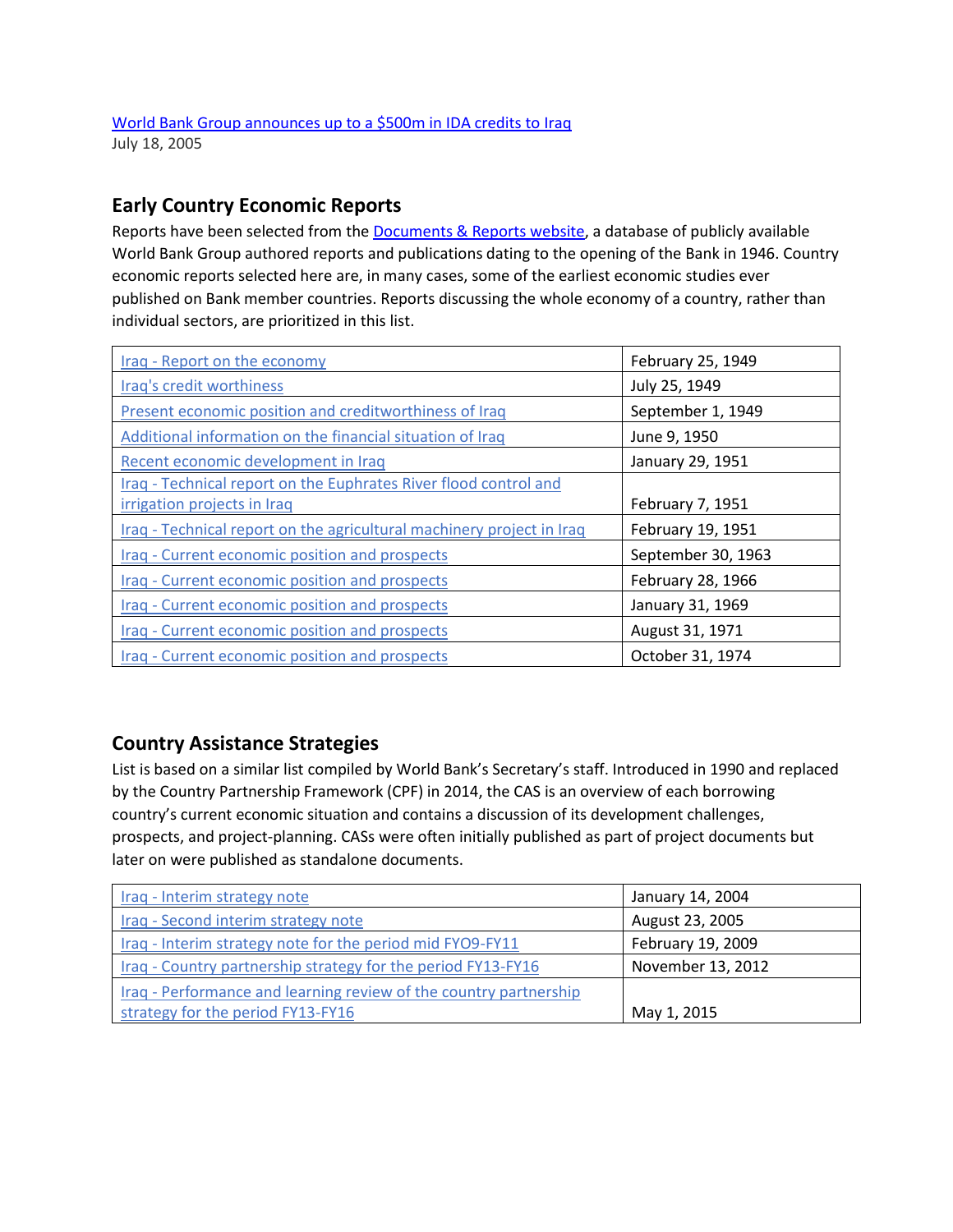## **Staff Newsletters**

Resources have been selected from the World Bank Group's [Documents & Reports website.](https://documents.worldbank.org/) The World Bank has produced a staff newsletter since 1947. The publication has changed its name twice: from International Bank Notes to Bank Notes in 1971 and then to Bank's World in 1982. The newsletter moved online in 2000 and physical publication ceased. In addition to offering news relating to Bank operations and country development, the newsletters were intended to foster a sense of community among staff by highlighting social events, marriages and births, arrival of new staff, recreational events, favorite cooking recipes submitted by staff, and features on different aspects of staff's home country and culture.

|                                                                  |                 | "Impressions of a visit to Egypt, Iraq |
|------------------------------------------------------------------|-----------------|----------------------------------------|
| International Bank Notes -- Vol. 3, Iss. 16                      | August 15, 1949 | and Iran"                              |
| International Bank Notes -- Vol. 12, Iss. 1-2   February 1, 1959 |                 | "Sojourn in Irag"                      |

## **Oral histories**

Oral histories are selected from the World Bank Group Archives' [Oral History website.](https://oralhistory.worldbank.org/) The site contains transcripts of oral history interviews with departed staff and, in lesser number, Executive Directors and other individuals affiliated with or impacted by the World Bank Group. Interviews were conducted as part of an ongoing effort by the Archives to collect the personal stories and reflections of Bank Group staff. A portion of the interviews were conducted as research for publications. Each transcript provides a valuable first-person account of Bank activities and decision-making from the very beginning of its operations.

| Benjamin B. King | July 24 and 25, 1986 |
|------------------|----------------------|
|                  |                      |

## **Online exhibits**

Online exhibits are authored by World Bank Group staff and are accessible on both the Archives' [external site](https://www.worldbank.org/en/about/archives/history/exhibits) and as a [series of older exhibits](https://documents.worldbank.org/en/publication/documents-reports/documentlist?colti=World%20Bank%20Group%20Archives%20exhibit%20series) in the Documents & Reports website. Exhibits focus on notable personalities and accomplishments in the Bank Group's history.

Title: [Development in Iraq](http://documents1.worldbank.org/curated/en/602471467993174110/pdf/104663-WP-PUBLIC-2003-08-Development-in-Iraq.pdf) Originally published: August 2003

## **Executive Directors**

The list is based on the World Bank Group [Board of Directors website.](https://worldbankgroup.sharepoint.com/sites/wbsites/ExecutiveBoard/Pages/pc/About-the-Boards-05222019-155532/List-of-Executi-05222019-155839.aspx) The country following the name of each ED indicates their nationality.

| VARVARESSOS, K., (Greece)   | May 7, 1946       | October 31, 1948 |
|-----------------------------|-------------------|------------------|
| ONARAN, Mekin H. (Turkey)   | November 1, 1948  | October 31, 1950 |
| SHAH, Yaqub, (Pakistan)     | November 15, 1950 | October 31, 1952 |
| SHOAIB, Mohamed, (Pakistan) | November 1, 1952  | October 31, 1958 |